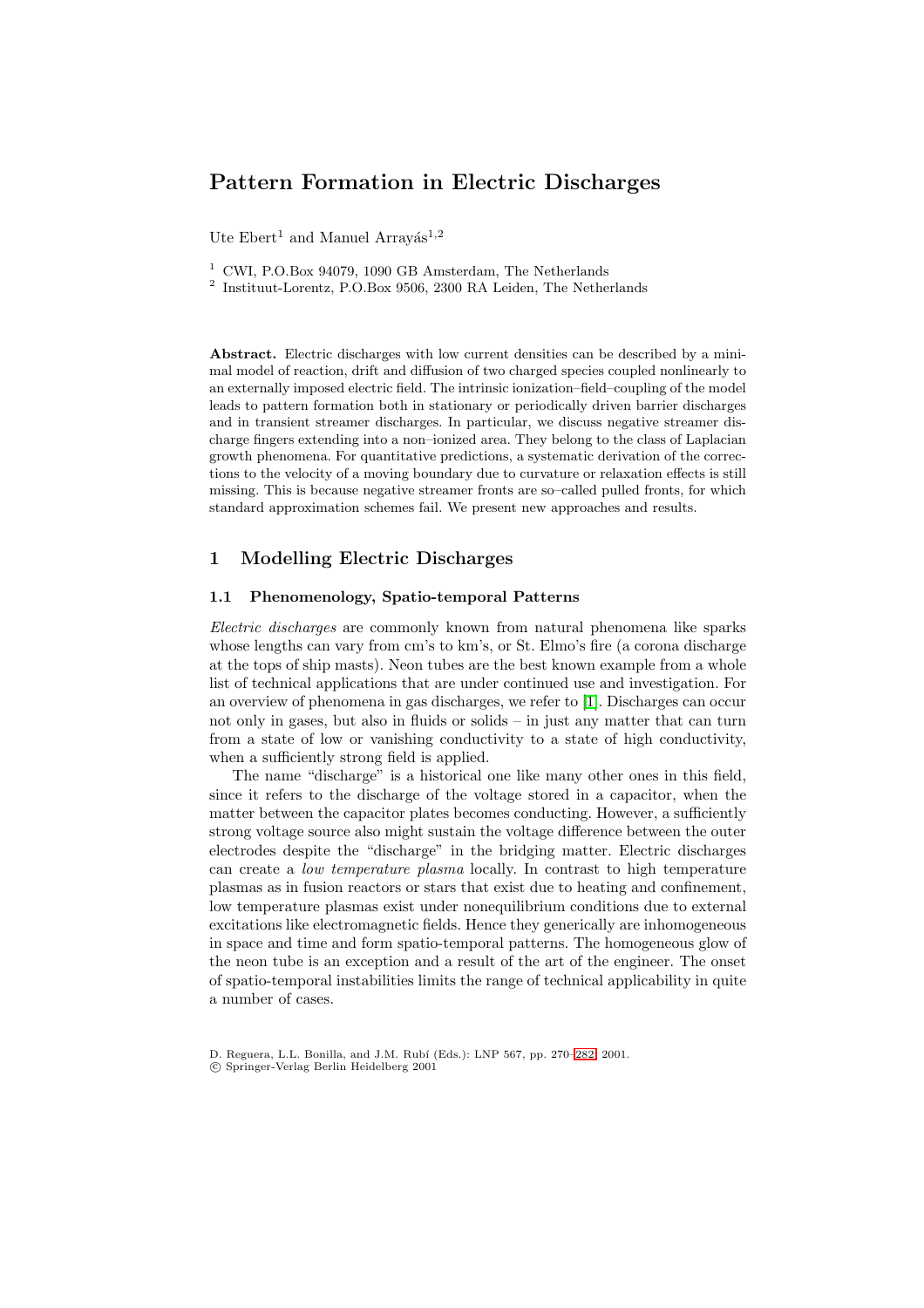<span id="page-1-0"></span>Below, we will focus on streamer and barrier discharges in simple matter like pure nitrogen under normal conditions. Streamers are the initial breakdown mode of insulating matter on length scales from cm's to m's after a voltage shock has been applied. They are extending finger–like patterns of ionized matter, and also the precursors of a later short–circuit, if the conducting channel eventually contacts both electrodes. Initially during the streamer phase, the degree of ionization stays relatively low.

Barrier discharges are operated in a stationary or periodically changing electric field. They consist of a layered structure of a discharge with at least one resistive layer in dc fields or at least one dielectric layer in ac fields. High currents and degrees of ionization are then prevented by the dielectric or resistive layers, just as in the case of a large external load resistance in the electric circuit.

### **1.2 The Minimal Model of Low Current Discharges and the Ionization–Field–Coupling**

Pattern formation occurs in nonlinear spatially extended systems under nonequilibrium conditions. The nonequilibrium here is due to an externally applied electric field. The nonlinear mechanism to be explored is an ionization–field– coupling: a sufficiently high electric field leads to a multiplication of charge carriers by a local impact ionization reaction. The generated charges drift in the electric field. If their density is sufficiently high, they will modify the field and hence change the local reaction rates and drift velocities. Accordingly, the evolution of the local degree of ionization is determined by a fully dynamic process. The situation is captured by the following model:

In general, the continuity equations for particles of species  $i$  are

$$
\partial_t \rho_i + \nabla \cdot \mathbf{j}_i = f_i \left( \{ \rho_j \}, \mathbf{E} \right) , \quad \mathbf{j}_i = q_i \mu_i \rho_i \mathbf{E} - D_i \nabla \rho_i , \tag{1}
$$

where  $\rho_i$  is the particle density,  $q_i = \pm$  the sign of the charge,  $\mu_i$  the mobility and  $D_i$  the diffusion constant of species i. If the degree of ionization is sufficiently small, dissipative heating can be neglected and the neutral background stays unchanged. The current  $\mathbf{j}_i$  then can be approximated as in (1) by particle diffusion and Ohmic friction. This is true in gases, liquids or solids. In a semiconductor, the current  $\mathbf{j}_i$  can saturate for large **E**.  $f_i$  is the source term describing the reactions of the particles in the local field. If the currents stay sufficiently small, also magnetic and relativistic effects can be neglected, and we only need the Poisson equation of electrostatics

$$
\frac{q}{\varepsilon_0} = \sum_i \frac{q_i e \ \rho_i}{\varepsilon_0} = \nabla \cdot \mathbf{E} \ , \ \ \mathbf{E} = -\nabla \Phi \ , \tag{2}
$$

where  $e$  is the electron unit charge and  $\epsilon_0$  the dielectric constant. The dominant reaction in a strong electric field is impact ionization: a light charged particle, typically an electron e<sup>-</sup>, can react with a neutral atom or molecule A as:  $e^-$  +  $A \rightarrow 2e^- + A^+$ , if local electric field times mean free path of the electron are of the order of the ionization energy.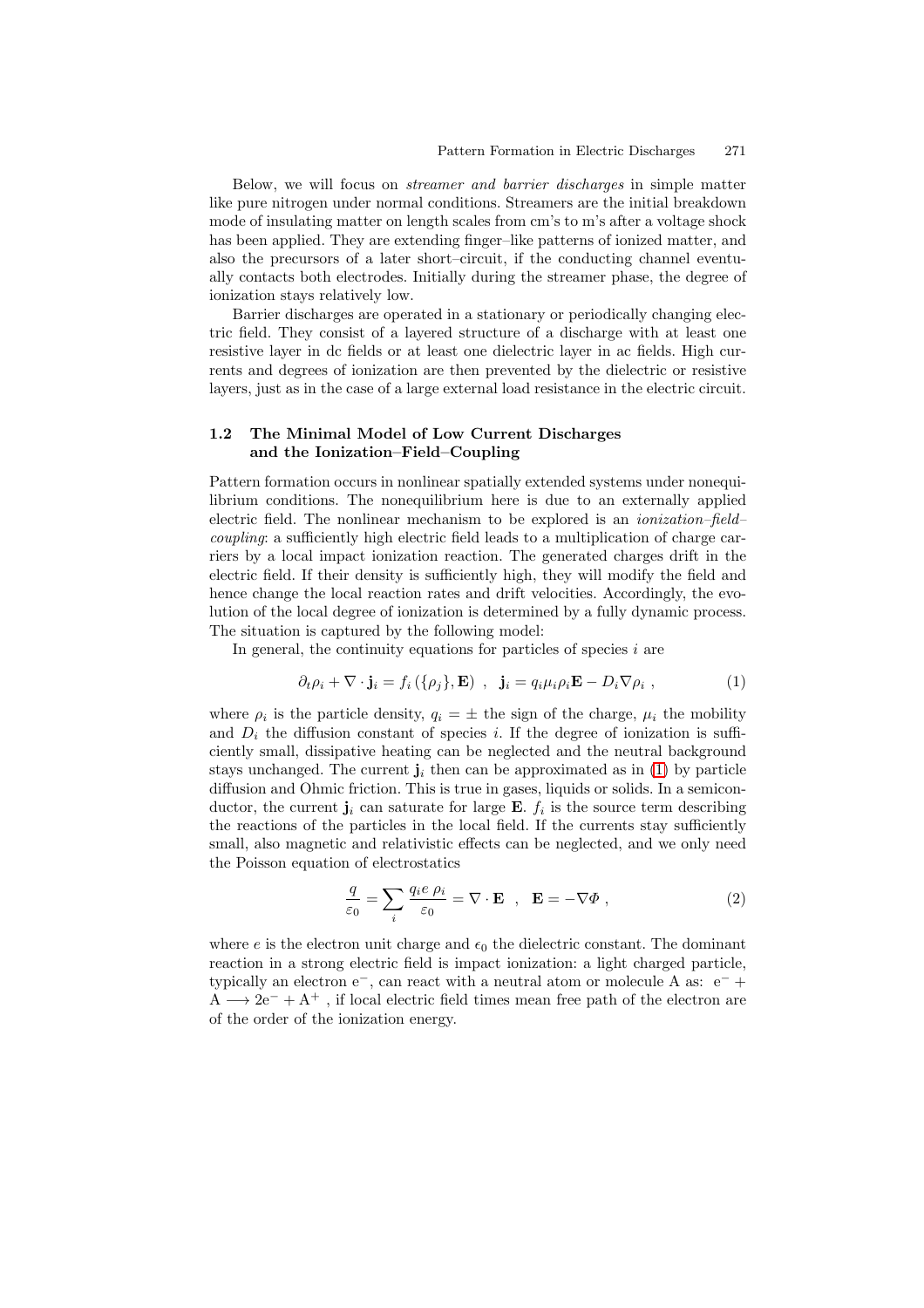<span id="page-2-0"></span>In the simplest case (for a more extended discussion, see  $[2,3]$ ), there are only two charged species in a gas, namely electrons (denoted by  $i = e$ ) and positive ions  $(i = +)$ , and the reaction terms  $f_i$  consist of impact ionization and recombination only:

$$
f_e(\rho_e, \rho_+, \mathbf{E}) = f_+ = |\mu_e \rho_e \mathbf{E}| \alpha(|\mathbf{E}|) - \beta \rho_e \rho_+ . \tag{3}
$$

Due to charge conservation, the two reaction rates  $f_e$  and  $f_{+}$  are identical. The effective cross-section  $\alpha(|\mathbf{E}|)$  has approximately a threshold dependence on the electric field. The traditional Townsend approximation [\[1\]](#page-11-0) reads, e.g.

$$
\alpha(|\mathbf{E}|)_{\text{Townsend}} = \alpha_0 \ e^{-E_0/|\mathbf{E}|} \ . \tag{4}
$$

The homogeneous equilibrium conductivity due to the electrons for a given field **E** then is  $e\mu_e^2|\mathbf{E}|\alpha(|\mathbf{E}|)/\beta$ , and hence the equilibrium current  $j(E)$  is proportional to  $|\mathbf{E}|^2 \alpha(|\mathbf{E}|)$ . In this model, j is a monotonically increasing function of E, so there is no bistability of the current–voltage–characteristics on the local level of description. Therefore the well–known instability mechanism [\[4\]](#page-11-0) due to S– or N–shaped current–voltage–characteristics does not apply to simple nitrogen.

If furthermore bulk recombination can be neglected because of a separation of time scales in the streamer discharge or because of the dominance of boundary recombination processes in the barrier discharge, and if the mobility of the ions is neglected because  $\mu_+ \ll \mu_e$  and  $D_+ \ll D_e$ , we arrive at the minimal model of low current discharges. In dimensionless form, it reads [\[5,2\]](#page-11-0):

$$
\partial_t \sigma - \nabla \cdot (\sigma \mathbf{E} + D \nabla \sigma) = \sigma f(|\mathbf{E}|), \text{ with, e.g. } f(E) = |E| e^{-1/|E|}, (5)
$$

$$
\partial_t \rho = \sigma f(|\mathbf{E}|) \tag{6}
$$

$$
\nabla \cdot \mathbf{E} = \rho - \sigma \,, \qquad \mathbf{E} = -\nabla \Phi \,. \tag{7}
$$

σ and ρ are the electron and ion particle densities, and **E** is the electric field. The dimensionless diffusion constant  $D = D_e \alpha_0 / (\mu_e E_0)$  is the only intrinsic parameter. For nitrogen under normal conditions the units in  $(5)-(7)$  are  $[2,6]$ : 2  $\mu$ m for length, 3 ps for time t, and hence c/400 (c = speed of light) for velocity v, furthermore 200 kV/cm for field  $|\mathbf{E}|$ , and  $5 \cdot 10^{14}/\text{cm}^3 \approx 2 \cdot 10^{-5} \rho_0$  for the particle densities  $\sigma$  and  $\rho$ , where  $\rho_0$  is the particle density of the neutral N<sub>2</sub> under normal conditions. The diffusion constant is  $D = 0.1$ .

The minimal model applies to non-attaching gases like  $N_2$  or He. In attaching gases like  $O_2$ , negative ions need to be included that can be formed by the attachment reaction:  $e^- + 0_2 \rightarrow 0_2^-$ . In doped semiconductors, there are generally also three types of charged species:  $(i)$  mobile electrons,  $(ii)$  mobile electron holes and *(iii)* either immobile donors or immobile acceptors. In the reaction term [\(3\)](#page-1-0), impact ionization by electron holes also needs to be taken into account. In direct band semiconductors such as, e.g., GaAs or GaN, or in  $N_2/O_2$  mixtures, the possible importance of photoionization processes requires additional attention.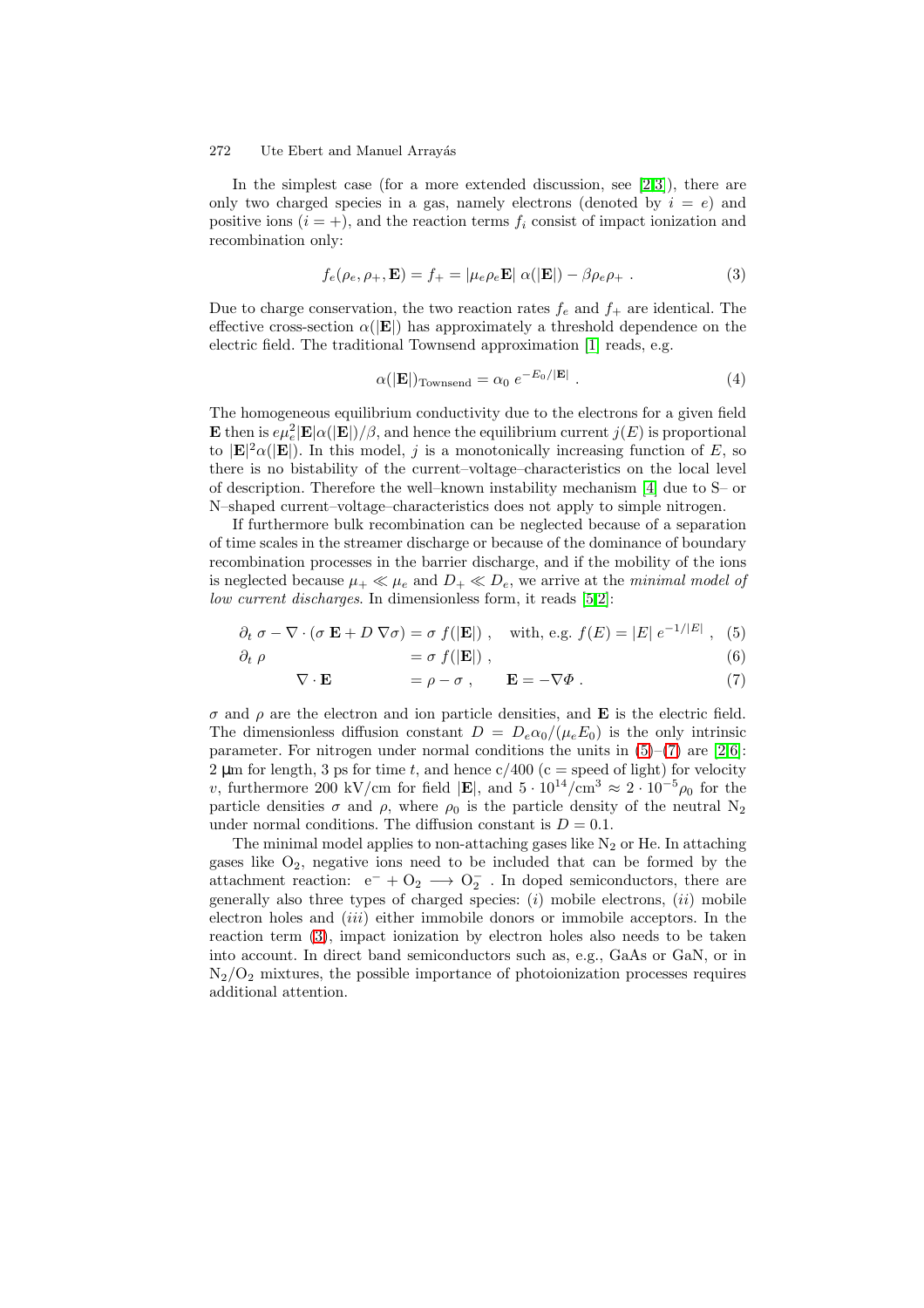#### **1.3 Pattern Formation in Barrier Discharges**

Before embarking into a more extensive discussion of streamer discharges, we briefly discuss barrier discharges with stationary (dc) or periodical (ac) drive as another manifestation of the ionization–field–coupling.

In particular, planar layered systems with a sequence like  $(i)$  transparent electrode,  $(ii)$  gas discharge,  $(iii)$  resistive or dielectric layer (for dc or ac voltage, resp.), and  $(iv)$  the second electrode are under continued careful experimental investigation [\[7,8\]](#page-11-0). The discharge and the linear layer are orders of mm thick, and the whole structure has a wide lateral aspect ratio. Looked at from above through the transparent electrode, these systems exhibit an extremely rich variety of effectively two–dimensional patterns in the plane orthogonal to the layers. What is visible, is the light emitted from the ionized areas which is the sum of emissions over the whole height of the discharge layer.

The patterns resemble other effectively two–dimensional systems like Rayleigh–B´enard–convection or electroconvection in liquid crystals. The existence of a supercritical and a weakly subcritical bifurcation with associated amplitude patterns has been established [\[7\]](#page-11-0), as well as a whole zoo of particle–like excitations with most striking interactions, replications and annihilations [\[7,8\]](#page-11-0).

However, a derivation of the patterns from gas discharge equations of type  $(5)$ – $(7)$  has long been missing. An early attempt to predict the dc patterns [\[9\]](#page-12-0) is based on the ad–hoc assumption of a locally bistable current–voltage– characteristics, which is common in semiconductor systems [\[4\]](#page-11-0), but not applicable to discharges in nitrogen, as was discussed above. On the other hand, bistability of the discharge on a global level can result from the ionization–field– coupling. For appropriate boundary conditions, this instability can lead to the formation of a glow discharge with its characteristic space charges [\[1\]](#page-11-0). Pattern formation in the dc barrier discharge according to this mechanism is presently under investigation [\[10\]](#page-12-0). The starting point is a model like  $(5)-(7)$  $(5)-(7)$  $(5)-(7)$ , where the mobility of the ions has to be included, but diffusion can be neglected.

In the case of ac barrier discharges [\[8\]](#page-11-0), a field–ionization driven mechanism of pattern formation first was suggested in [\[11\]](#page-12-0). Indeed, recent numerical investigations [\[8\]](#page-11-0) of a model of type [\(5\)](#page-2-0)–[\(7\)](#page-2-0) could verify this picture.

### **2 Pattern Formation in Streamer Discharges**

### **2.1 Basic Observations**

From here on we focus on the transient process of dielectric breakdown by the streamer mechanism. Streamers occur, when a sufficiently high electric field is suddenly applied to an ionizable medium with low initial conductivity in a sufficiently long discharge gap. The effect was first studied by Raether [\[12\]](#page-12-0), who experimentally observed a qualitative change of form and velocity of an impact ionization avalanche after a certain time of evolution. This avalanche– to–streamer–transition, he attributed to the space charges becoming important above a critical degree of ionization.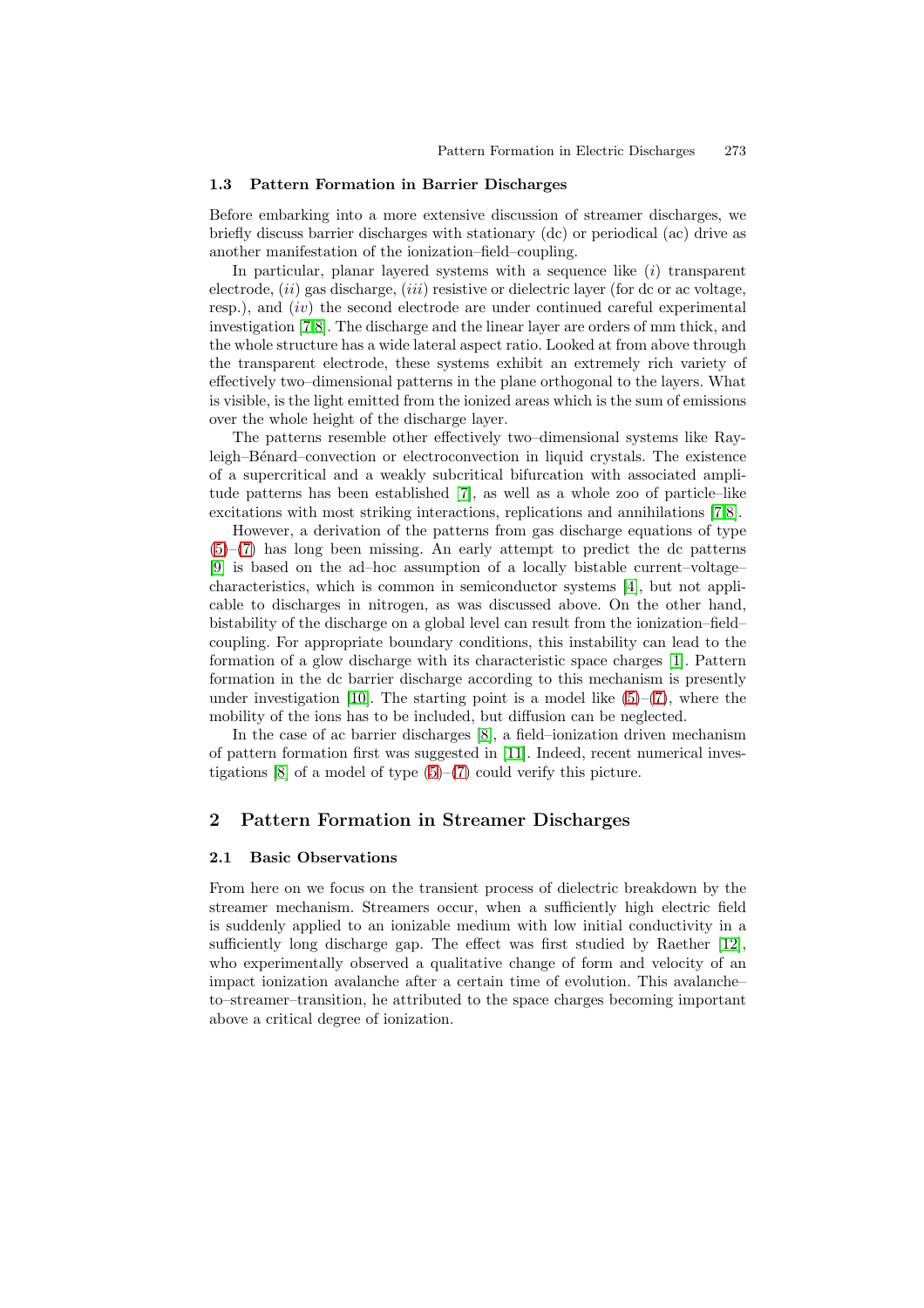In terms of the minimal model, the *avalanche* is the regime of low particle densities. It amounts to neglecting the space charges  $\rho - \sigma$  in [\(7\)](#page-2-0). The field  $\mathbf{E} = -\nabla \Phi$  then is completely determined by the boundary conditions and the Laplace equation  $\nabla^2 \Phi = 0$ . Eqs. [\(5\)](#page-2-0) and [\(6\)](#page-2-0) then are linear equations for the densities  $\sigma$  and  $\rho$ , which have to be solved in the presence of a given external electric field. In the streamer regime, the contributions of the space charges  $\rho - \sigma = \nabla \cdot \mathbf{E}$  [\(7\)](#page-2-0) to the electric field become comparable to the external electric field. The ionization–field–coupling that then couples the three scalar fields  $\sigma$ ,  $\rho$ and  $\Phi$ , makes the full model [\(5\)](#page-2-0)–[\(7\)](#page-2-0) deeply nonlinear.

#### **2.2 Streamers of Different Flavors**

In [\[13](#page-12-0)[,6\]](#page-11-0), the evolution of streamer discharges from initial ionization seeds was simulated for  $N_2$  under normal conditions between planar electrodes with a distance of 5 mm and a voltage of about 25 kV. The three dimensional problem was reduced to an effectively two dimensional one by the assumption of radial symmetry. Fig. 1 shows two time steps with  $\Delta t = 0.75$  ns of the evolution of a negative streamer from Vitello *et al.*  $[6]$  – a negative or anode directed streamer propagates in the drift direction of the electrons, a positive or cathode directed streamer antiparallel to the electron drift. Each line in Fig. 1 denotes the increase of electron density by a factor of 10. Densities from  $10^3$  to  $10^{14}$  free electrons/cm<sup>3</sup> can be seen. Thus the ionization increases by more than  $10^{10}$  within a layer of a few  $\mu$ m's thick.

In dimensionless units, these simulations amount to numerical solutions of the model [\(5\)](#page-2-0)–[\(7\)](#page-2-0) with the dimensionless external field  $E \approx 1/4$  and electrode distance  $L \approx 250$ . The dimensionless time difference is  $\Delta t \approx 250$ .



**Fig. 1.** Figures from [\[6\]](#page-11-0).: Two time steps of the evolution of a negative streamer into an area with very low background ionization [Courtesy of P.A. Vitello]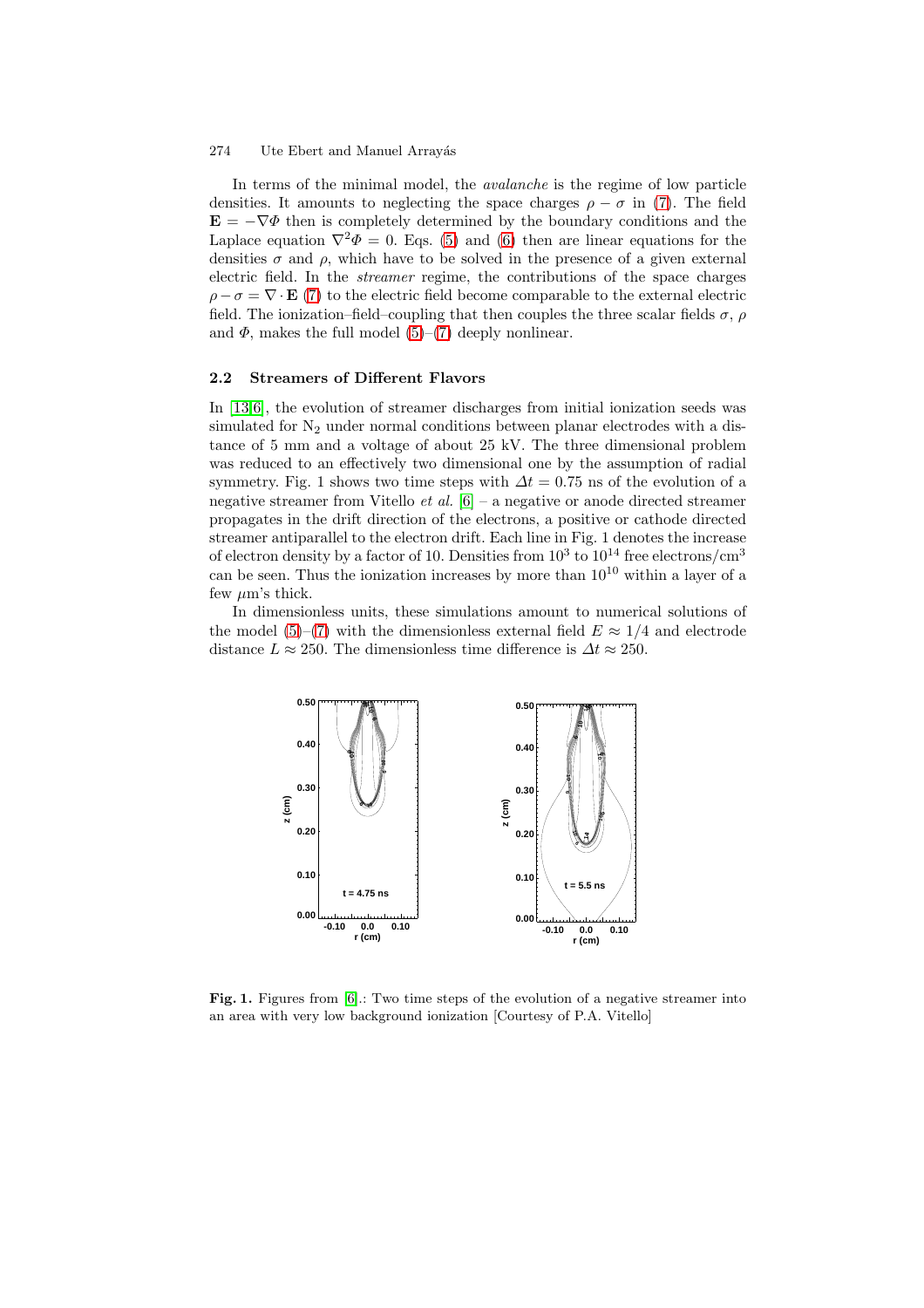The interior of the streamer finger is an area of high ionization and low field, so the ionization reaction  $\sigma f(|\mathbf{E}|)$  is suppressed, because  $f(|\mathbf{E}|) \approx 0$ . There is a well pronounced propagating front regime surrounding the finger, where reaction, drift, diffusion and electric screening take place. In the outer area, the reaction rate  $\sigma f(|\mathbf{E}|)$  again is small, now because  $\sigma$  is small. The two simulations [\[13](#page-12-0)[,6\]](#page-11-0) differ by the properties of the outer area, which are determined by different initial conditions: In the earlier simulations of Dhali and Williams [\[13\]](#page-12-0), the initial background ionization is  $10^8 - 10^{11}/\text{cm}^3$  (=  $2 \cdot 10^{-7} - 10^{-4}$  in dimensionless units), and the streamers propagate in an approximately symmetric manner in both directions of the electric field. In the simulations of Vitello et al. [\[6\]](#page-11-0), the background ionization is  $10^3/\text{cm}^3$  (=  $2 \cdot 10^{-12}$  in dimensionless units). This low background ionization makes the density gradients much steeper, too steep for the low spatial resolution of the earlier simulations [\[13\]](#page-12-0). The improved simulations [\[6\]](#page-11-0) give a detailed picture of the propagation of negative streamers in low background ionization. The question whether positive streamers do propagate under these conditions, could numerically still not be resolved due to the much steeper gradients. Only the analysis [\[2\]](#page-11-0) to be summarized below, could explain the nature of the gradients and the conditions of propagation of these fronts.

Thermal ionization of  $N_2$  at room temperature certainly can be neglected, since the Boltzmann factor is about  $10^{-100}$ . The background ionization in the atmosphere is caused by radioactivity and cosmic radiation. An average value is  $10^3/\text{cm}^3$  [\[14\]](#page-12-0), so Vitello's simulations give a realistic picture of a negative streamer discharge in nitrogen – if the use of a continuum approximation for the initially very low density  $10^3/\text{cm}^3$  is appropriate. However, it seems reasonable to assume that during the evolution times of the simulations this small initial density is effectively negligible. Then these simulations show a picture of an essentially non–ionized outer area penetrated by the streamer. We will discuss the situation of streamers penetrating a non–ionized area in more detail below.

The simulations of Dhali and Williams [\[13\]](#page-12-0) with the higher background ionization are realistic either for a pre–ionized gas or for semiconductor systems that actually can be thermally ionized at room temperature due to much lower ionization energies. A qualitative theory for such streamer discharges actually has been developed by D'yakonov and Kachorovskii [\[5\]](#page-11-0). Here the streamer velocity is essentially determined by the size of the "active" area around the streamer tip where the electric field is above the ionization threshold. The ionization wave then is a collective mode based on impact ionization and electric screening, which can become much faster than the speed of the local charge carriers. This is why the currents of the charge carriers are neglected in [\[5\]](#page-11-0). Therefore two basically different propagation modes should be distinguished: streamers in negligible background ionization and streamers in pre–ionized media.

Streamer–like impact ionization fronts propagating into a pre–ionized medium also are the mode of operation of semiconductor devices such as the microwave TRAPATT–diode [\[15\]](#page-12-0) and the pulse sharpener diode [\[16\]](#page-12-0). In these layered semiconductor structures, depletion layers, small electrode distances or load resistors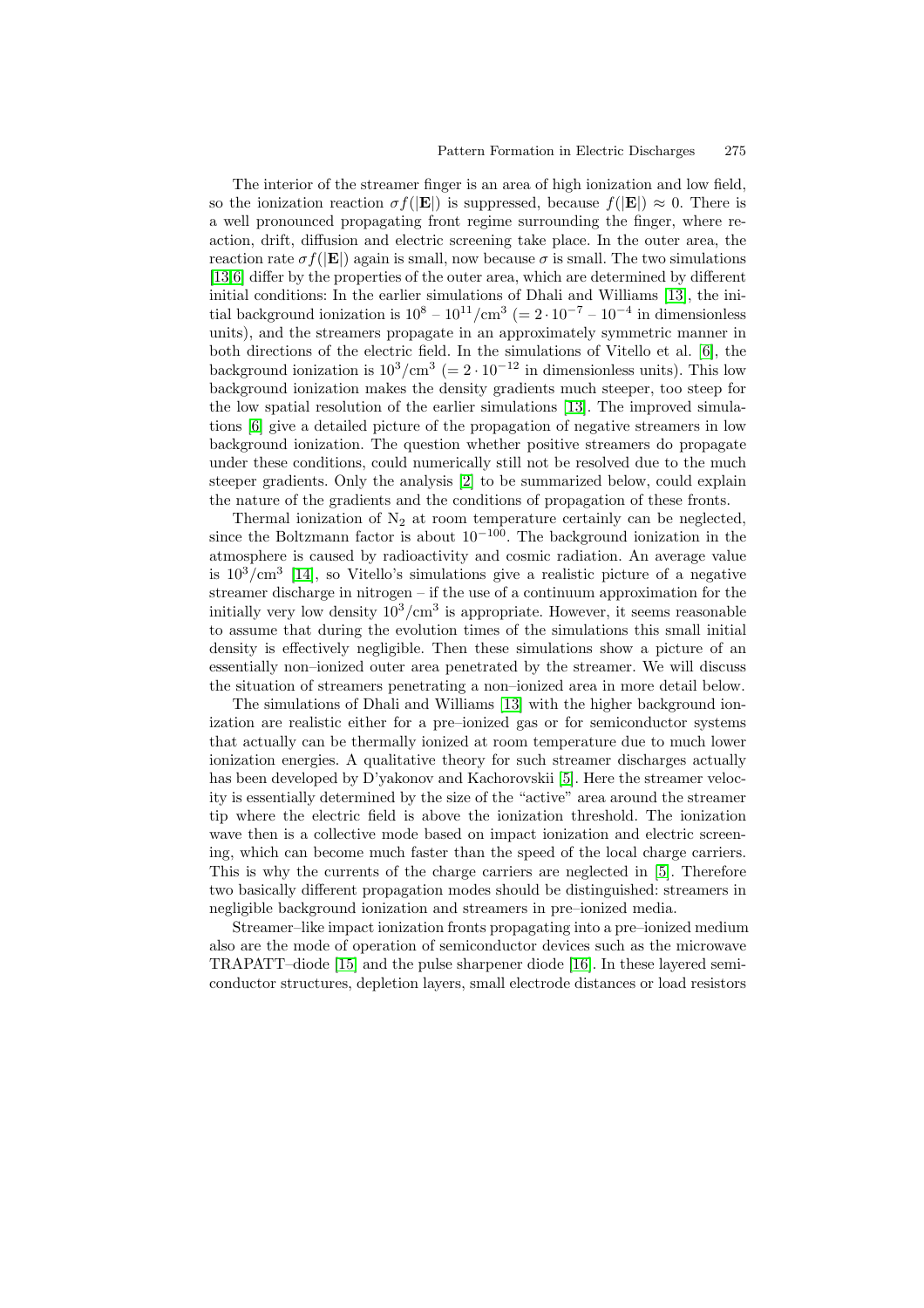<span id="page-6-0"></span>in the external circuit lead to additional stabilization or destabilization mechanisms [\[17,18\]](#page-12-0) of planar impact ionization fronts.

### **2.3 Planar Streamer Fronts**

We now recall the basic analytical properties of planar streamers fronts [\[2\]](#page-11-0), since this elucidates the dependence on the initial degree of ionization, and also sets the basis for the following analytical steps. Planar fronts that propagate according to the minimal model  $(5)-(7)$  $(5)-(7)$  $(5)-(7)$  with uniform velocity v into an area with little ionization and time–independent homogeneous electric field  $E^+$ , solve the following set of nonlinear ordinary differential equations in a comoving coordinate frame  $\xi = x - vt$ :

$$
D\partial_{\xi}^{2}\sigma + (v+E)\partial_{\xi}\sigma + \sigma\partial_{\xi}E + \sigma f(|E|) = 0 , \qquad (8)
$$

$$
D\partial_{\xi}\sigma - v\partial_{\xi}E + \sigma E = 0.
$$
 (9)

In the area behind the front, the electric field is screened and the degree of ionization  $\sigma^-$  of the plasma is fully determined by the dynamics, not by any equilibrium process. The fronts can be constructed in the 3–dimensional phase space  $(\sigma, \partial_{\xi}\sigma, E)$  as heteroclinic orbits between fixed points  $(0, 0, E^+)$  and  $(\sigma^-, 0, 0)$  [\[2\]](#page-11-0) – where actually the whole  $E-$  and  $\sigma$ –axes are fixed point lines. In contrast to the more common fronts between a stable and a metastable state, the velocity v here is not uniquely determined by the far field  $E^+$ . Rather a negative front can have any velocity  $v \geq v^*$ , where

$$
v^* = |E^+| + 2\sqrt{D f(|E^+|)}, \qquad (10)
$$

and a positive front can have any velocity  $v \geq v^{\dagger}$ , where

$$
v^{\dagger} = D \tilde{v}^{\dagger} (E^+) + O(D^2) . \qquad (11)
$$

 $\tilde{v}^{\dagger}(E^+)$  is the nonlinear eigenvalue of a strongly heteroclinic orbit of eqs. (8)– (9) after rescaling with D and then letting  $D \to 0$ , for details see [\[2\]](#page-11-0). Here negative/positive fronts are defined as carrying a negative/positive space charge in the front region and propagating parallel/antiparallel to the drift direction of electrons.

There is a continuous family of front solutions for given  $E^+$ , because the penetrated non–ionized state  $(0, 0, E^+)$  is linearly unstable with respect to an infinitesimally small electron density  $\sigma$  [\[2,](#page-11-0)[19\]](#page-12-0). If the electron density  $\sigma(x,0)$ initially vanishes as  $e^{-\lambda x}$  for large x with some  $\lambda < \lambda_{steep}$ , where

$$
\lambda_{steep} = \begin{cases} \sqrt{f(|E^+|)/D} & \text{neg. fronts,} \\ \left(v^\dagger + E^+ - \sqrt{(v^\dagger + E^+)^2 - 4D f(|E^+|)}\right) / (2D) & \text{pos. fronts,} \end{cases}
$$
(12)

it actually will conserve its spatial decay rate in time and will approach an asymptotic front attractor with velocity  $v = -E^+ + D\lambda + f(|E^+|)/\lambda$  larger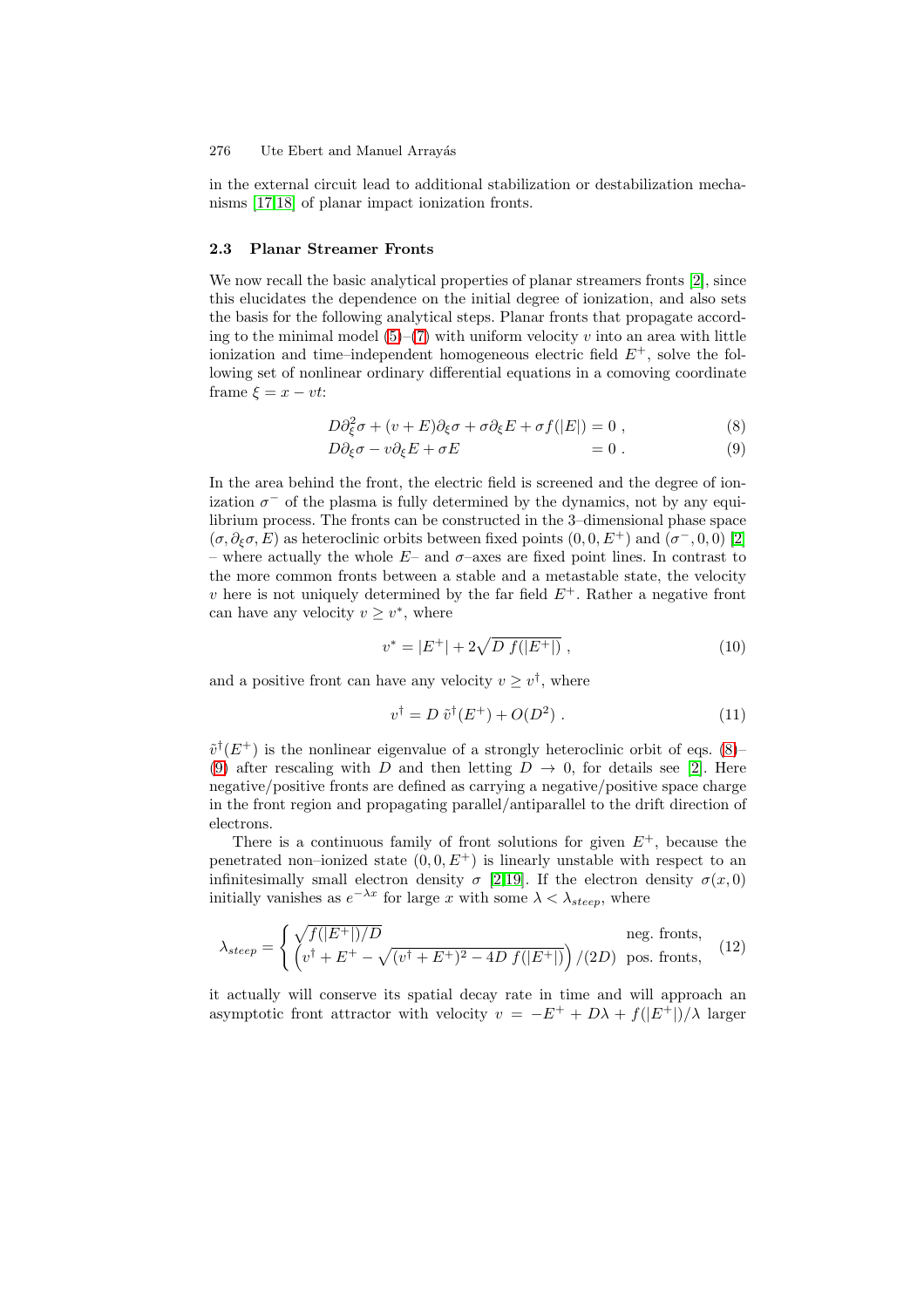<span id="page-7-0"></span>than  $v^*$  or  $v^{\dagger}$ . If the spatial decay of  $\sigma$  initially is slower than exponential, a planar front will accelerate. The slower the spatial decay, the higher will be the speed, and the more positive and negative fronts will resemble each other. This observation illustrates the similar propagation of positive and negative fronts in a system with high initial ionization [\[13\]](#page-12-0).

On the other hand, sufficiently steep initial ionization profiles with

$$
\lim_{x \to \infty} \sigma(x, 0) e^{\lambda_{steep} x} = 0 \tag{13}
$$

for large times approach the "selected" velocity  $v^*$  or  $v^{\dagger}$  [\[2,](#page-11-0)[19\]](#page-12-0). In the case of negligible initial ionization, the slow propagation of positive fronts with velocity  $v^{\dagger} \propto D$  and with a degree of ionization  $\sigma^- \propto 1/D$  behind the front [\[2\]](#page-11-0) results from the balance of electron drift and diffusion, which leads to a singular dependence on D. This explains the numerical difficulties of the simulations of positive fronts [\[6\]](#page-11-0). However, the neglect of the ion motion then ceases to be a valid aproximation. Hence we will not consider this solution any further. The negative front with sufficiently low background ionization, in contrast, propagates with the velocity  $v^*$  [\(10\)](#page-6-0) that is slightly higher than the drift velocity  $|E^+|$ of an electron in an electric field  $E^+$ . The limit  $D \to 0$  is smooth in this case [\[2\]](#page-11-0).

### **3 Streamers as a Laplacian Growth Problem**

In the remainder of the paper, we discuss the propagation of negative streamer fronts into an initial state with negligible ionization, and we will refer to the simulations [\[6\]](#page-11-0) of Fig. 1.

For numerical convenience, the initial conditions of the simulations [\[13](#page-12-0)[,6\]](#page-11-0) have a considerable ionization in some bounded part of space. Since such initial conditions are somewhat arbitrary and also might differ depending on prehistory, Vitello *et al.* [\[6\]](#page-11-0) study in detail various initial conditions. It turns out that the late stage development of the propagating tip of the finger is always quite the same. This motivates the working hypothesis, that a certain late stage finger– shape is an attractor of the dynamics for a large class of initial conditions.

### **3.1 Pattern Formation on the Outer Scale: Laplacian Growth**

That finger–shaped moving interfaces can be attractors of the dynamics, is known from other pattern forming systems like viscous fingers or dendrites in solidification fronts [\[20\]](#page-12-0). This analogy can be made more precise [\[2\]](#page-11-0): The smallest length scale in Fig. 1 [\[6\]](#page-11-0) is the width of the transition region between non– ionized and ionized region. If this length scale can be eliminated, the front can be modeled by an effectively infinitely thin interface on the outer scale.

Then the following reduced model emerges: The ionized area is conducting, so the field is low and the electric potential is

$$
\Phi \approx \text{const.} \quad \text{in the ionized region.} \tag{14}
$$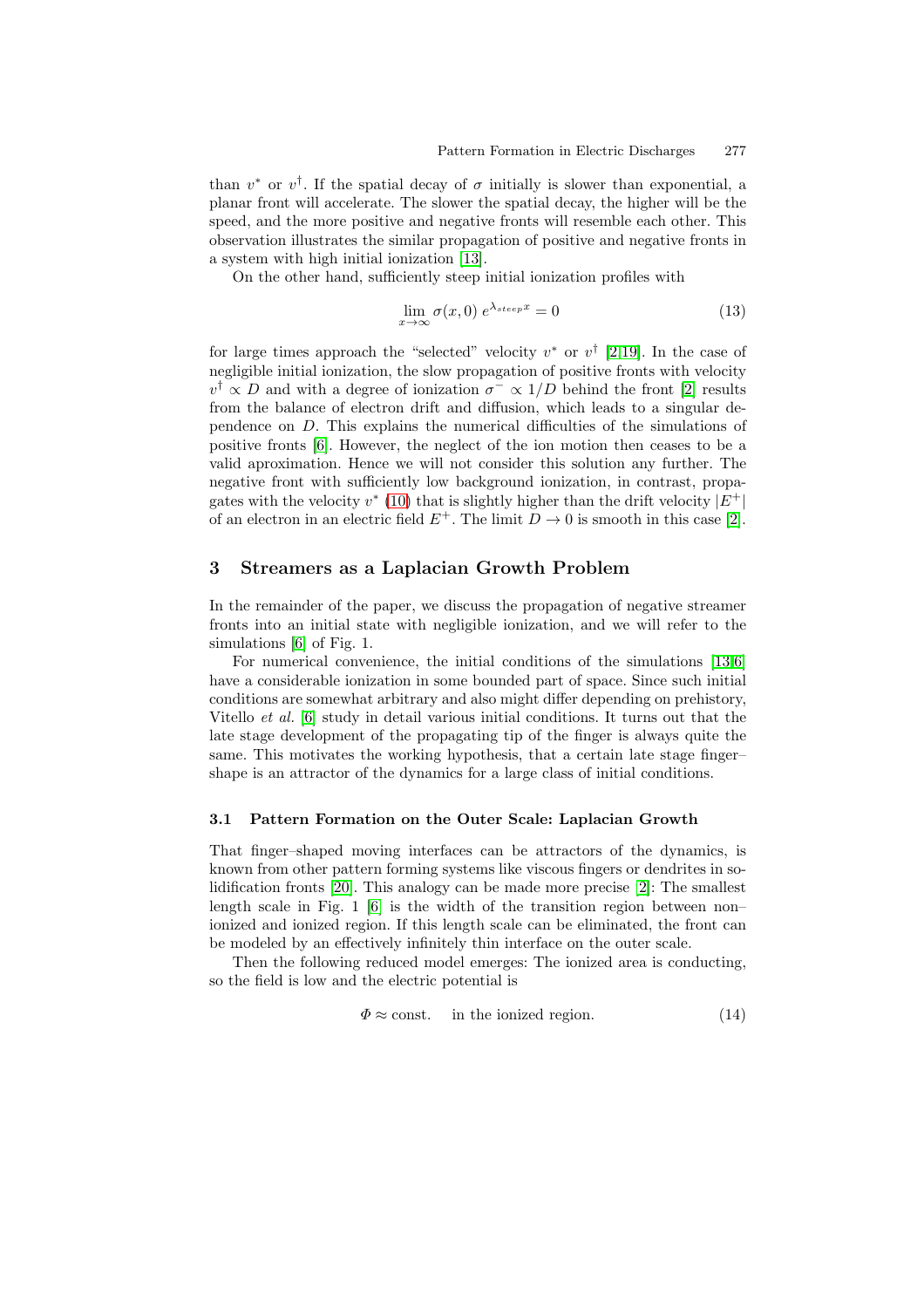<span id="page-8-0"></span>In the non–ionized area, there are no space charges, so that

$$
\nabla^2 \Phi = 0 \quad \text{in the non-ionized region.} \tag{15}
$$

If the electric field immediately in front of the ionization front has the time– independent value  $E^+$ , then a planar front approaches a stationary state with velocity [\(10\)](#page-6-0)

$$
v^* = |\mathbf{E}^+| + 2\sqrt{Df(|\mathbf{E}^+|)} , \quad |\mathbf{E}^+| = \hat{n} \cdot \nabla \Phi|_+ . \tag{16}
$$

This is the velocity of the interface or moving boundary in the outer scale description. Here  $\hat{n}$  is the orthonormal vector on the interface, and  $\nabla \Phi|_+$  denotes the extrapolation of  $\nabla \Phi$  from the non–ionized region onto the interface.

The moving boundary problem defined by  $(14)$ – $(16)$  is the same as the lowest order aproximation of viscous fingering in two dimensions, where an incompressible fluid of negligible viscosity penetrates an incompressible fluid of finite viscosity in a Hele–Shaw cell. The potential  $\Phi$  then is replaced by pressure p.

It has been established in the gas discharge literature [\[21\]](#page-12-0), that the model [\(14\)](#page-7-0)–(16) with appropriate outer boundary conditions has uniformly translating paraboloid solutions. Mathematically speaking, these are equivalent to the Ivantsov paraboloids in dendritic growth [\[20\]](#page-12-0).

#### **3.2 The Need of a Microscopic Stabilization Mechanism**

However, from studies of viscous fingering and dendritic growth, it is also known, that all paraboloid solutions are dynamically unstable under the dynamics of  $(14)$ – $(16)$ . In fact, an arbitrary initial condition generically will develop singularily curved interfaces within finite time. This fact is related to the short wave length instability of linear perturbations of planar fronts. A transversal Fourier perturbation  $e^{i\hat{k}x+st}$  of a planar ionization front that propagates into a non– ionized area with field  $E^+$ , has the dispersion relation [\[22\]](#page-12-0)

$$
s(k) = c(E^{+}) k \quad , \quad c(E^{+}) = \frac{dv^{*}(E)}{d\ln|E|}\Big|_{E^{+}} \quad . \tag{17}
$$

The only difference to viscous fingering or dendritic growth is the weakly nonlinear dependence of  $v^*$  on  $E^+$  for  $D \neq 0$ , which causes  $v^*(E^+)$  and  $c(E^+)$  to differ slightly.

In viscous fingering, e.g., an additional length scale not included in the model  $(14)–(16)$  $(14)–(16)$  is set by surface tension [\[20\]](#page-12-0). Inclusion of this length scale into the problem changes the dispersion relation to the form  $s(k) = ck - dk^3$  and removes the short wave length instability. It also allows the accurate prediction of the actually realized finger–shape. The same holds for dendritic growth. Hence the question rises, which microscopic scale stabilizes the approximately uniformly translating shape of the streamer finger in Fig. 1.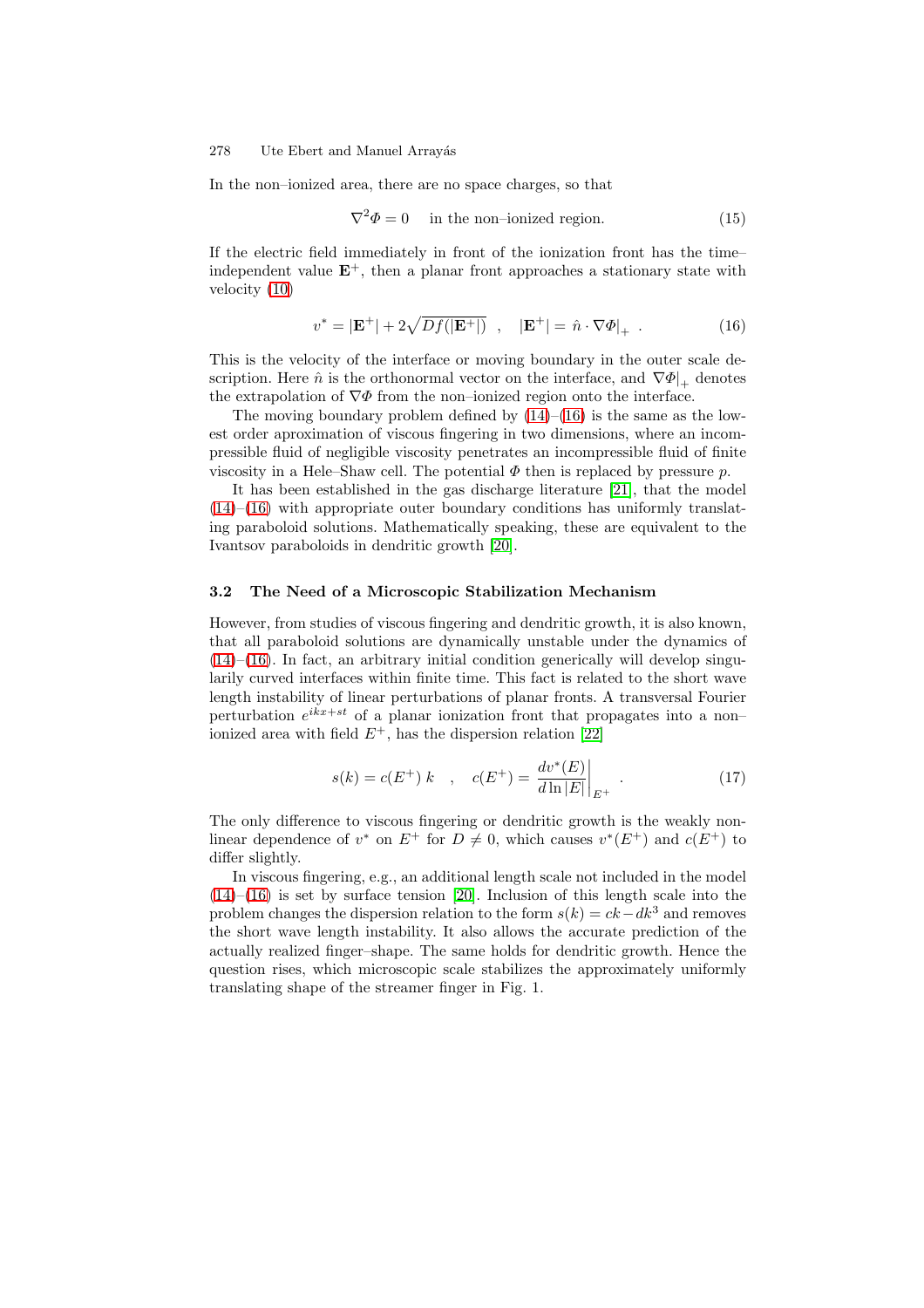#### <span id="page-9-0"></span>**3.3 Moving Boundary Approximations and Pulled Fronts**

The separation of inner and outer length scales that can be seen in the simulations, suggests the development of a moving boundary approximation from the streamer equations  $(5)-(7)$  $(5)-(7)$  $(5)-(7)$ . Such an approximation substantiates the interface approximation above by matching different asymptotic expansions for the inner and outer scale. In particular, on the outer scale description of  $(14)$ – $(15)$ , it will lead, e.g., to a curvature correction to the interface velocity [\(16\)](#page-8-0). Hence it seems appropriate to translate the derivation [\[23,24\]](#page-12-0) of a moving boundary approximation for PDE problems to the streamer equations in order to derive the corrections to [\(16\)](#page-8-0) in a systematic manner.

A direct translation of these calculations to the streamer model, however, leads to a failure that can be placed in a broader context: the negative streamer front propagating into a non–ionized state belongs to the larger class of so–called pulled fronts [\[19\]](#page-12-0). For pulled fronts, the standard calculational methods break down. As is explained in more detail in [\[25\]](#page-12-0), the calculations in [\[23,24\]](#page-12-0) assume implicitly that the interface can be parametrized by its geometric properties like curvature. The corrections to the interface velocity then are evaluated by solvability integrals, that arise from multiplication of the equations in first order perturbation theory of the form  $\mathcal{L}\phi_1(\xi) = q(\xi)$  with a left zero mode of the linear operator  $\mathcal{L}$ . If the zero order solution about which one linearizes, is a pulled front, the solvability integrals diverge. This divergence is related to the divergence of the dynamically dominant area: while for fronts propagating into a metastable state or for so-called pushed fronts – an example of a pushed front is the positive streamer front propagating with velocity  $v^{\dagger}$  [\(11\)](#page-6-0) –, the dynamics is determined in the interior nonlinear area of the front, for pulled fronts the dynamics is determined in the leading edge of the front, where linearization about the non–ionized state is a valid approximation. This area is half–infinite, and hence the spatial integral diverges.

This divergency can not be removed by an appropriate regularization, since it signals the break–down of the underlying ansatz. The ansatz as in [\[23,24\]](#page-12-0) explicitly uses a separation of length scales between the width of the front and the outer scales, but it implicitly also assumes a separation of time scales between inner and outer dynamics. If the front is described by its geometric properties like curvature only, an adiabatic elimination of the inner time scale is assumed. This is not possible, if there is no inner time scale, and this is exactly the case for pulled fronts. This lack of an inner time scale is illustrated in particular by the relaxation of a negative planar streamer front with sufficiently steep initial conditions [\(13\)](#page-7-0) towards its asymptotic velocity  $v^*$  [\(10\)](#page-6-0). It is asymptotically for large t

$$
v(t) = |E^+| + \sqrt{Df(E^+)} \left[ 2 - \frac{3}{2\tau} + \frac{3\sqrt{\pi}}{2\tau^{3/2}} + \mathcal{O}\left(\frac{1}{\tau^2}\right) \right] , \quad \tau = f(E^+) \ t \ . \tag{18}
$$

This algebraic relaxation that is universal for all pulled fronts [\[19\]](#page-12-0), has up to order  $1/t$  no intrinsic time scale, in contrast to the more common pushed or bistable fronts that relax exponentially fast in time.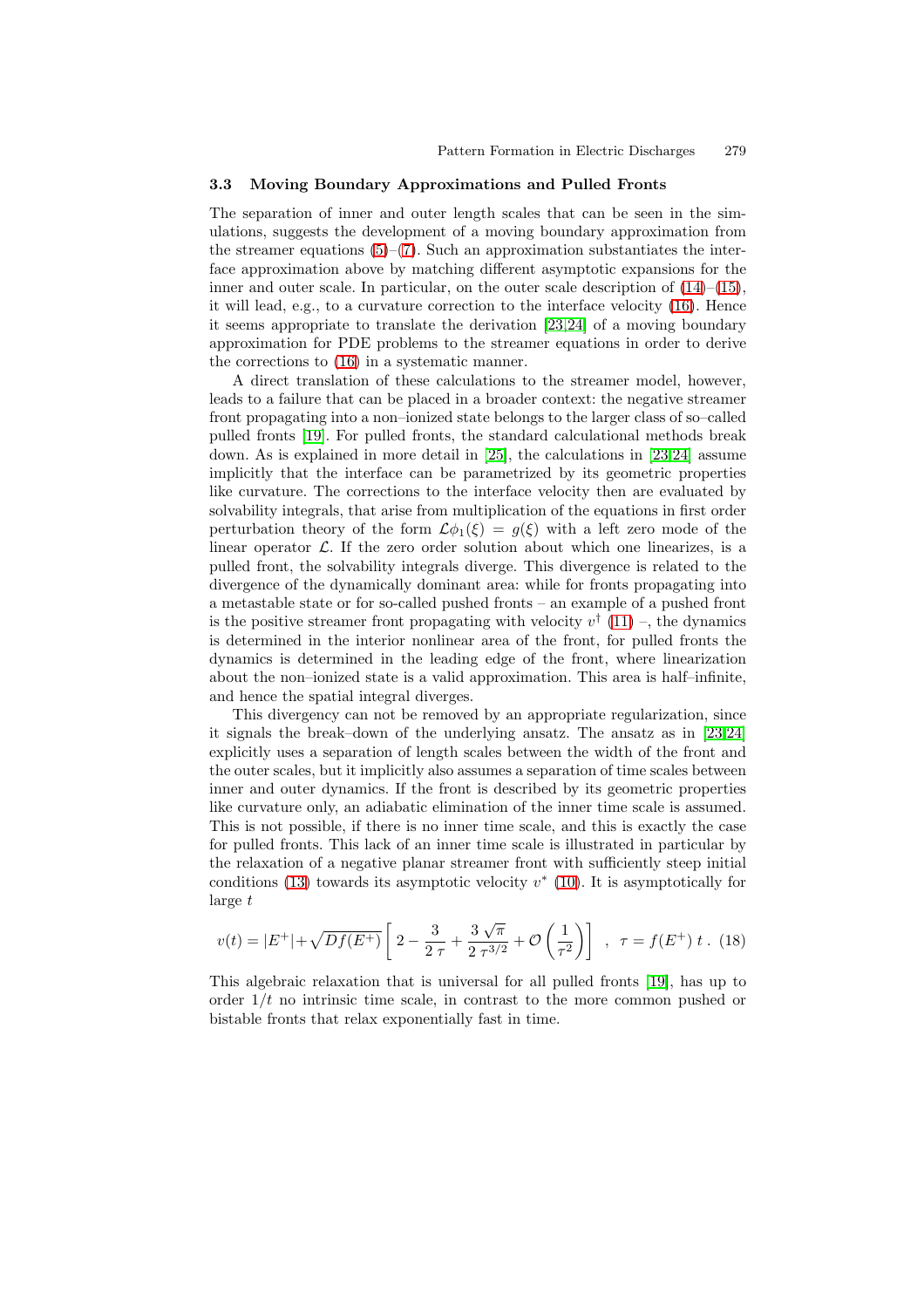### **3.4 Possible Stabilization Mechanisms**

The problems in the formal derivation of a moving boundary approximation from the streamer equations  $(5)$ – $(7)$  are due to the leading edge dominated dynamics of pulled fronts. The exponentially decaying leading edge is generated by diffusion: for  $D = 0$ , the ionization front in a field  $E^+$  becomes a shock front propagating with the drift velocity  $v = |E^+|$ . Inspection of [\(18\)](#page-9-0) shows, that for  $D = 0$  also the algebraic relaxation is removed. Still there is a length scale in the problem, which is not yet incorporated in the lowest order interface approximation [\(14\)](#page-7-0)–[\(16\)](#page-8-0), namely the electric screening length  $\ell_{\alpha} = 1/\alpha(E^{+}) =$  $|E^+|/f(E^+)|$ . It is related to the Maxwell relaxation time  $t_M = 1/f(E^+)|$ .

The planar uniformly translating negative streamer shock front for  $D = 0$ can be solved analytically: assume that in the comoving frame  $\xi = x - vt$ , the position of the ionization shock is  $\xi = 0$ . For  $\xi \ge 0$ , there are no charge carriers, and the electric field has the constant value  $E^+ < 0$ . For  $\xi < 0$ , one can express electron and ion densities  $\sigma$  and  $\rho$  and coordinate  $\xi$  as a function of E as [\[2\]](#page-11-0)

$$
\rho[E] = \int_{|E|}^{v} d\epsilon \, \alpha(\epsilon) \quad , \quad \sigma[E] = \frac{v \, \rho[E]}{v+E} \quad , \quad \xi = \int_{|E(-\xi)|}^{v} d\epsilon \, \frac{v-\epsilon}{\epsilon \, \rho[\epsilon]} \quad , \quad v = |E^+| \; .
$$
\n(19)

At  $\xi = 0$ ,  $\sigma$  jumps to the finite value  $\sigma(0^-) = f(E^+) = |E^+| \alpha(E^+)$ , and then decreases for  $\xi \to -\infty$  to the neutral plasma density  $\sigma(-\infty) = \int_0^v d\epsilon \alpha(\epsilon)$ . Also the derivatives of  $\rho$  and E are discontinuous at  $\xi = 0$ .

Can the additional length scale  $\ell_{\alpha}$  lead to a stabilization of the short wave length instability of [\(17\)](#page-8-0)? Preliminary results [\[22\]](#page-12-0) do show the appearance of the length scale  $\alpha(E^+)$  in the dispersion relation

$$
s(k) = \begin{cases} |E^+| \ k & \text{for } k \ll 1\\ |E^+| \ \alpha(E^+)/2 & \text{for } k \gg 1 \end{cases} \tag{20}
$$

but a short wave length instability still stays present in the dispersion relation of linear transversal perturbations of a planar front.

At present, we investigate two working hypotheses: either diffusion D needs to be included to remove the short wave length instability, or the instability is removed from a sufficiently curved drift front with  $D = 0$  by electrostatic effects [\[22\]](#page-12-0). This would then allow an outer scale analysis of improved interface equations  $(14)$ – $(16)$  and a prediction of the asymptotic form of a streamer finger.

### **4 Summary and Outlook**

We have discussed two pattern forming systems in electric discharges, namely barrier and streamer discharges. In barrier discharges, one can realize, e.g., stationary patterns in layered systems with wide lateral aspect ratios, which show similarities to, e.g., Rayleigh–Benard–convection. Streamer discharges are transient finger–shaped ionized patterns penetrating an area with very low or vanishing ionization, similar to viscous fingers or dendrites.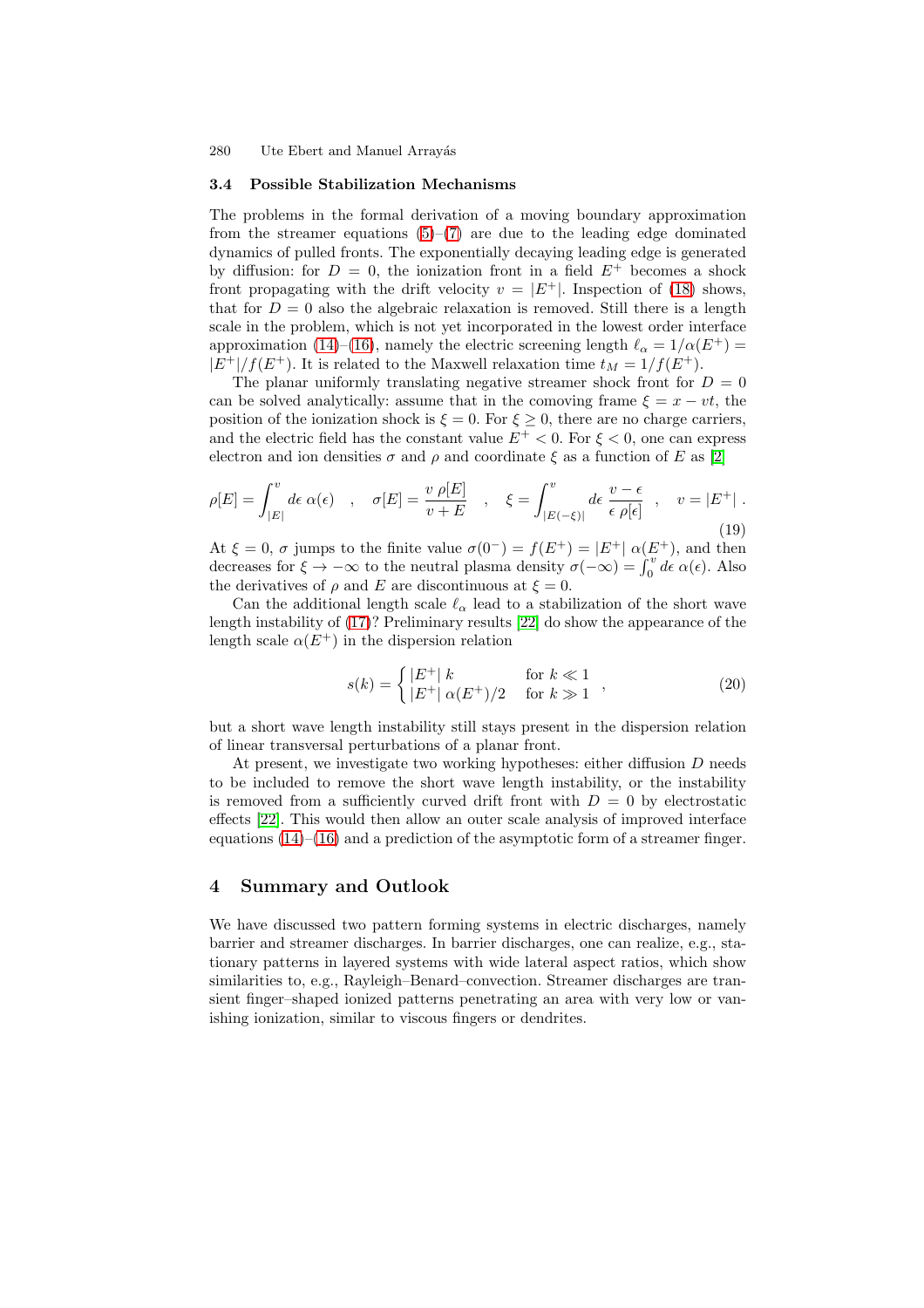<span id="page-11-0"></span>Both barrier and streamer discharges are characterized by low ionization and current densities. Hence the patterns in simple media like pure nitrogen should be described by the minimal discharge model [\(5\)](#page-2-0)–[\(7\)](#page-2-0). This model is a reaction– drift–diffusion model for two charged species coupled to the electric field. The field determines reaction and drift, while the space charges modify the field. This leads to nonlinear dynamics with a ionization–field–coupling, if the particle densities and hence the space charges are sufficiently large.

In particular, we discussed the penetration of a non–ionized area with high electric field by an ionized negative streamer finger. We identified this problem as a Laplacian growth problem quite comparable to viscous fingering or dendritic growth. For a complete moving interface approximation of streamer propagation, a correction to the velocity due to curvature or relaxation is still missing. This is due to the particular properties of negative streamer fronts that belong to the larger class of pulled fronts. For pulled fronts, standard moving boundary approximations fail, because there is no separation of inner and outer time scales. We presented first steps towards the derivation of a different approximation.

#### **Acknowledgement**

We thank P. Rodin for productive discussions about streamer propagation in pre–ionized media, and for advice and references on streamer discharges in semiconductor devices. Many aspects of the nonlinear analysis presented in this review were shaped during previous collaborations of U.E. with W. van Saarloos. We thank P.A. Vitello for the permission to reprint Fig. 1. U.E. was supported by the Dutch Science Foundation NWO, and M.A. by the EU-network "Patterns, Noise, and Chaos".

### **References**

- 1. Y.P. Raizer: Gas Discharge Physics (Springer, Berlin 1991)
- 2. U. Ebert, W. van Saarloos, C. Caroli: Phys. Rev. Lett. **77**, 4178 (1996); and Phys. Rev. E **55**, 1530 (1997)
- 3. J. Meunier et al.: J. Appl. Phys. **78**, 731 (1995); C. Punset et al.: J. Appl. Phys. **83**, 1884 (1998)
- 4. E. Schöll: Nonequilibrium Phase Transitions in Semiconductors (Springer, Berlin 1987)
- 5. M.I. D'yakonov, V.Y. Kachorovskii: Sov. Phys. JETP **67**, 1049 (1988); and Sov. Phys. JETP **68**, 1070 (1989)
- 6. P.A. Vitello, B.M. Penetrante, J.N. Bardsley: Phys. Rev. E **49**, 5574 (1994)
- 7. Yu. Astrov, E. Ammelt, S. Teperick, H.-G. Purwins: Phys. Lett. A **211**, 184 (1996); Yu. Astrov et al.: Phys. Rev. Lett. **78**, 3129 (1997), Phys. Rev. Lett. **79**, 2983 (1997), Phys. Rev. Lett. **80**, 5341 (1998); E. Ammelt et al.: Phys. Rev. E **55**, 6731 (1997), Phys. Rev. E 58, 7109 (1998); C. Strümpel et al.: Phys. Rev. E 61, 4899 (2000)
- 8. E. Ammelt, D. Schweng, H.-G. Purwins: Phys. Lett. A **179**, 348 (1993); I. Brauer et al.: J. Appl. Phys. 85, 7569 (1999), Phys. Rev. Lett. 84, 4104 (2000); I. Müller et al.: Phys. Rev. Lett. **82**, 3428 (1999), IEEE Trans. Plasma Science **27**, 20 (1999)